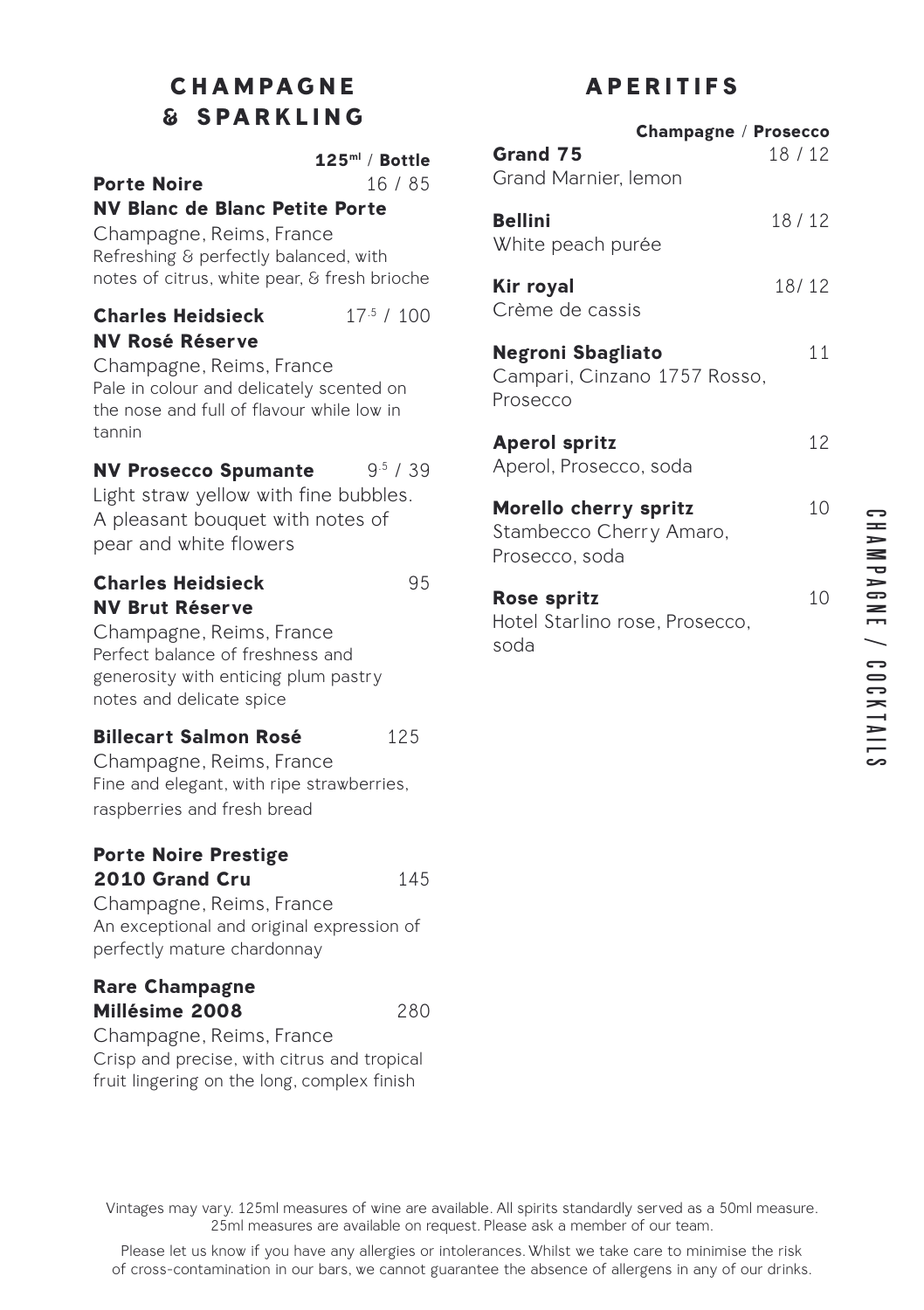## **COCKTAILS**

| <b>Bloody Mary</b><br>Vodka, tomato juice,<br>seasoning                                                        | 11 |
|----------------------------------------------------------------------------------------------------------------|----|
| Paloma<br>Vivir Tequila blanco,<br>pink grapefruit juice, soda                                                 | 12 |
| Mojito<br>Appleton Estate Signature<br>Blend rum, fresh mint,<br>fresh lime, soda                              | 11 |
| Hazelnut espresso martini<br>Belvedere vodka, Tia Maria,<br>Frangelico, espresso                               | 12 |
| <b>Passion fruit martini</b><br>Vanilla vodka, passion fruit vodka,<br>passion fruit, Porte Noire<br>Champagne | 15 |
| <b>French martini</b><br>Vodka, Chambord,<br>pineapple juice                                                   | 12 |
| <b>Sidecar</b>                                                                                                 | 12 |

Grand Marnier, Hennessy VS, lemon juice

# **V I R G I N COCKTAILS**

| Virgin mojito<br>Fresh lime, fresh mint,<br>lemonade (kcal 108)                       | 8 |
|---------------------------------------------------------------------------------------|---|
| <b>Borel berry</b><br>Strawberries, raspberries,<br>fresh lime, ginger beer (kcal 27) | 8 |
| Mint citron pressé<br>Lemon, mint, sugar, soda (kcal 82)                              | 8 |
| Orange & mango<br>Fresh orange, mango (kcal 106)                                      | 8 |
| Virgin Mary<br>Tomato juice, seasoning (kcal 27)                                      | 8 |

COCKTAILS COCKTAILS

> Vintages may vary. 125ml measures of wine are available. All spirits standardly served as a 50ml measure. 25ml measures are available on request. Please ask a member of our team.

Please let us know if you have any allergies or intolerances. Whilst we take care to minimise the risk of cross-contamination in our bars, we cannot guarantee the absence of allergens in any of our drinks.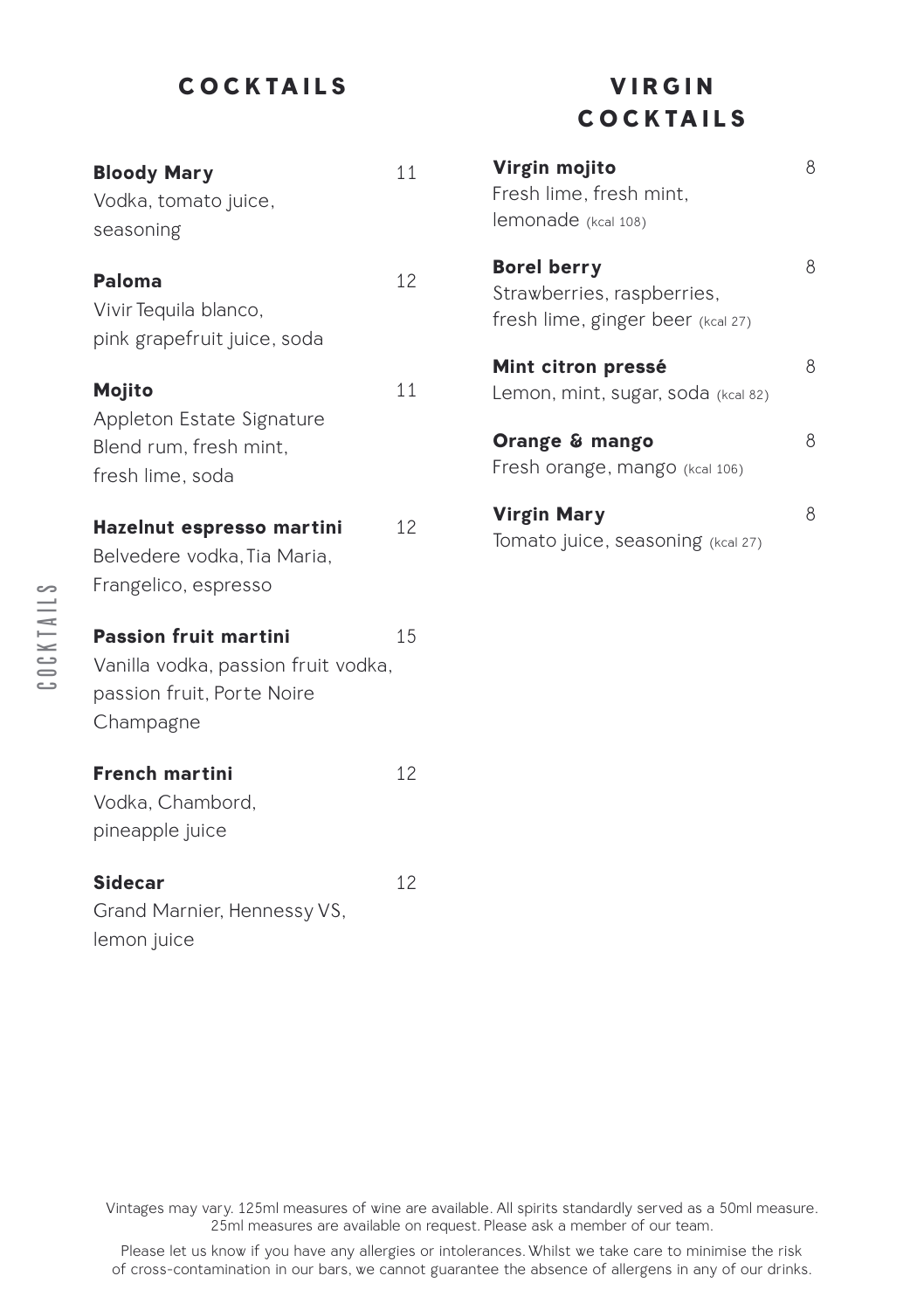# **LIGHT, CRISP & REFRESHING**

### **175m**l / **250ml** / **Bottle**

**Picpoul de Pinet** 9.5 / 12.5 / 35.5

Baron de Badassière, Languedoc, France, 2019 Crisp apple and citrus balanced with ripe yellow plum, greengage and fresh lime zest

## **Chablis** 65

Les Hauts de Milly, Burgundy, France, 2018 Pale yellow in colour with youthful reflections; the nose marries ripe citrus notes of lemon and lime with delicate floral aromas; it is well-balanced on the palate

## **FULL, COMPLEX & RICH**

### **175ml** / **250ml** / **Bottle**

**Mâcon-Villages** 11 / 15<sup>5</sup> / 44

Chardonnay, Domaine Perraud, Burgundy, France, 2019 Flavours of fruit salad including melon, peach and a hint of pineapple with a mineral finish

## **Chassagne-Montrachet Les** 150 **Chaumes Village**

Domaine Jean-Noël Gagnard, France 2018 Boasts aromas of white flowers, stone fruits and toasted almonds; the concentration of flavour gives the wine a rich texture on the palate; Puligny-like acid on the finish cuts through the intense fruit

flavours giving the wine lovely balance

# **AROMATIC, TEXTURED & FRUITY**

#### **175m**l / **250ml** / **Bottle**

**Cloudy bay** 16 / 23 / 66 **Sauvignon Blanc**

Marlborough, New Zealand, 2021 An elegant wine with flavours of ripe, juicy stone fruit and lemongrass, supported by a lovely minerality

## **Natural Riesling - Organic** 48

Kamptal, Lower Austria, 2019 Biodynamic, Organic Apricots, melon and currants on the nose; crisp and invigorating with vibrant acidity

**Sancerre** 14 / 20 / 59 Domaine des Brosses, Loire,

France, 2018 Fresh, citrus and herbaceous notes with the typical purity and minerality of an excellent Sancerre

## **Gavi di Gavi** 12 / 17 / 49

Terre Antiche, Gavi, Piemonte, Italy, 2018 Scented and delicate, with hints of lime zest on the nose with mineral finish

## **Pouilly-Fuissé Clos Marie`** 71.5

Domaine la Soufrandise, Burgundy, France, 2019 Concentrated aromas of tropical fruits and white flowers, with more subtle nuances of honeysuckle; fresh with crisp acidity and flavours of green apple on the palate

hite w ine

w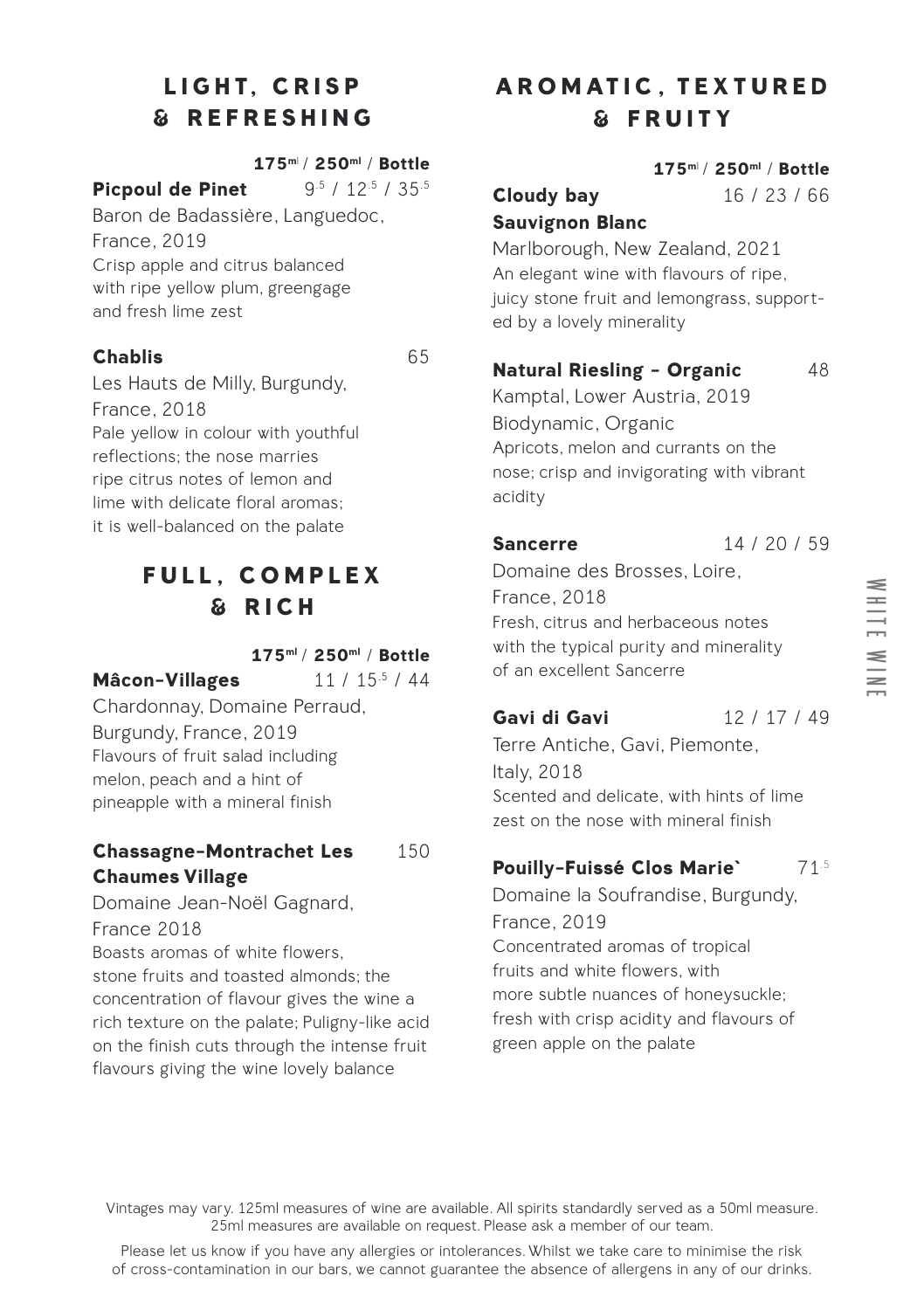# **JUICY, SOFT & FRUITY**

### **175ml** / **250ml** / **Bottle**

## **Bordeaux Superieur** 10 / 14.5 / 41.5

Château des Antonins, Bordeaux, France, 2016 Deep ruby-red in colour; an inviting bouquet of red plum, black cherry and blackcurrant, with hints of spice

**Rioja Reserva** 13 / 18 / 52

Izadi, Rioja Alavesa, Rioja, Spain, 2016 A fresh and fragrant nose, boasting aromas of redcurrant, cherry and plum with notes of tobacco, toasted oak and spices

## **D E E P, I N T E N S E & BOLD**

**175ml** / **250ml** / **Bottle**

## **Médoc Cru Bourgeois** 15.5 / 22 / 65

Château Patache d'Aux, Bordeaux, France 2015 Bright fruit character, with notes of blackcurrant and spiced black plum, anda powerful richness on the palate

**Malbec** 11 / 15 / 43

#### Kaiken Clásico, Mendoza, Argentina, 2018 Deep purple in colour; aromas of red fruits such as plums and blackberries

on the nose, complemented by notes of chocolate and tobacco, with extraordinary balance on the palate

## **Barolo `Albe`** 95

G.D. Vajra,Barolo, Piemonte, Italy, 2016

Complex bouquet with aromas of red fruits and plums with hints rose petals, sweet red fruits and a hint of black figs; full of sophisticated and delicate flavours supported by ripe tannins and an elegant acidity

## **Saint-Émilion Grand Cru** 85

Château Tour de Capet, Bordeaux, France, 2013 Aromas of blackberry, plums, tobacco and vanilla wrapped by silky tannins

# **LIGHT & EASY DRINKING**

## **175ml** / **250ml** / **Bottle**

**Côtes du Rhône** 11.5 / 16 / 45 Maison Les Alexandrins, Southern Rhône, France 2018 Intense aromas of juicy red berries, a hint of spice and blackcurrant from the ripe Syrah; silky tannins on the palate

## **Cloudy Bay Pinot Noir** 20 / 29 / 85

Cloudy Bay, Marlborough, New Zealand, 2019 Aromatic with a powerful bouquet of classic Pinot Noir and earthy notes

# **ROSÉ**

**175ml** / **250ml** / **Bottle**

## **'Cuvée Alexandre'** 11 / 15.5 / 44

Château Beaulieu, Provence, France, 2018 Abound with redcurrant and wild strawberry perfumes that develop into juicy white peach and pear notes

**Miraval** 14/20/59

Côtes de Provence, Provence, France 2020 Intense on the nose with redcurrant, wild strawberry and herbal aromas

## **Porte Noire** 15.5/22/65

Château Sainte Marguerite, Provence, France 2019

Aromas of ripe citrus and white blossom, with a good balance of fruit and acidity and flavours of berries and citrus

Vintages may vary. 125ml measures of wine are available. All spirits standardly served as a 50ml measure. 25ml measures are available on request. Please ask a member of our team.

Please let us know if you have any allergies or intolerances. Whilst we take care to minimise the risk of cross-contamination in our bars, we cannot guarantee the absence of allergens in any of our drinks.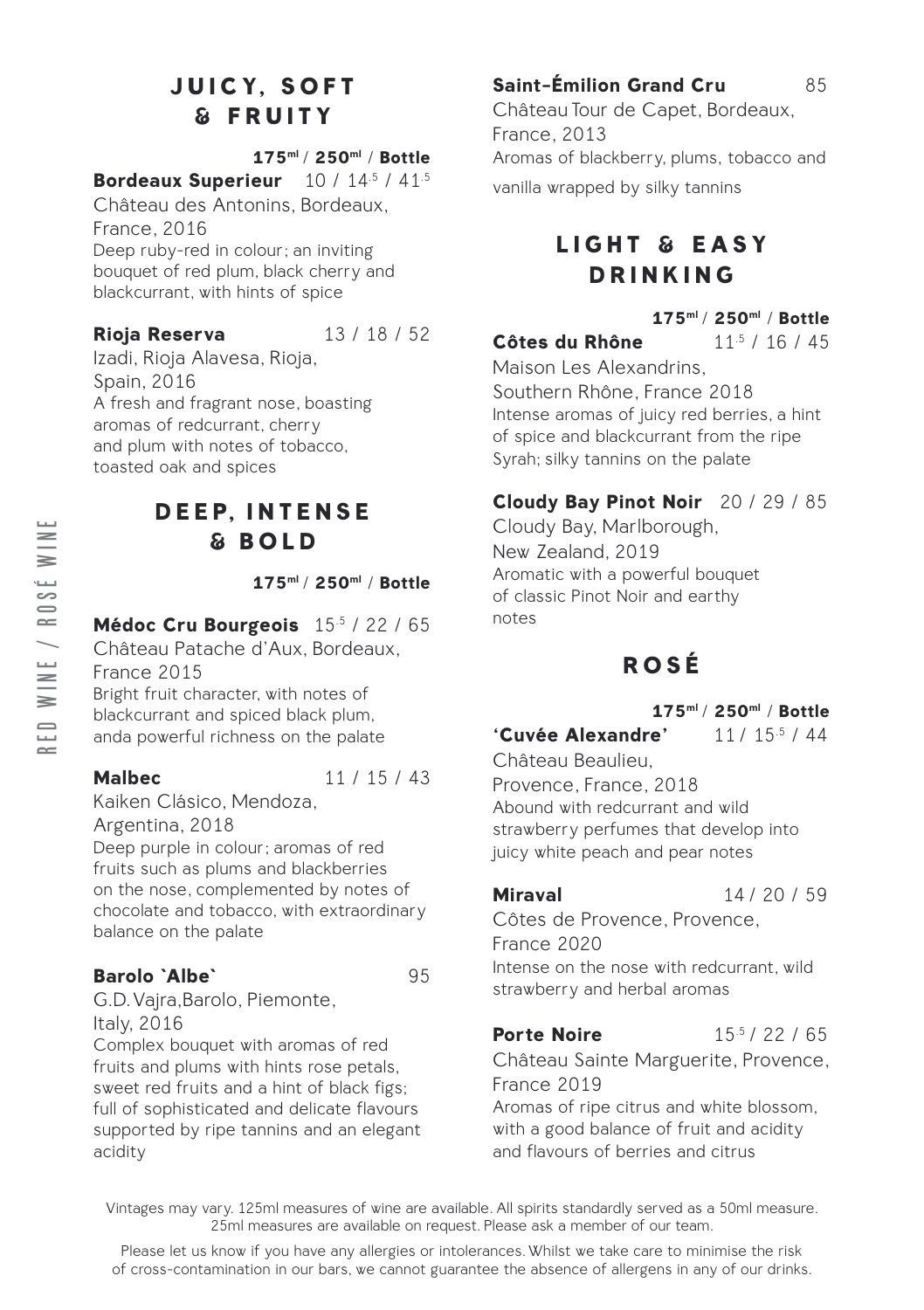**GIN**

**VIVIR TEQUILA**

| <b>Portobello Road</b>                                                    | 8  | <b>Blanco</b>                             | 9         |
|---------------------------------------------------------------------------|----|-------------------------------------------|-----------|
| <b>Tanqueray</b>                                                          | 9  | <b>Reposado</b>                           | 11        |
| <b>Whitley Neill Connasuers cut</b><br>Paying homage to the Whitley Neill | 10 | Anjeo                                     | 12        |
| family and its distilling beginnings                                      |    | Coffee                                    | 12        |
| Mary-Le-Bone Gin<br>A unique recipe using a combination                   | 11 | <b>RUM</b>                                |           |
| of 13 botanicals; floral and<br>surprisingly delicate                     |    | <b>Appleton Estate</b><br>Signature Blend | 8         |
| <b>Pinkster</b><br>Deliciously dry with a hint of                         | 9  | <b>Appleton Rare Blend 12 YO</b>          | $12^{.5}$ |
| real raspberry                                                            |    | <b>Appleton White</b>                     | 8         |
| <b>VODKA</b>                                                              |    | <b>Koko Kanu</b>                          | 8         |
| <b>Belvedere</b>                                                          | 9  |                                           |           |
| <b>Skyy Citrus</b>                                                        | 8  |                                           |           |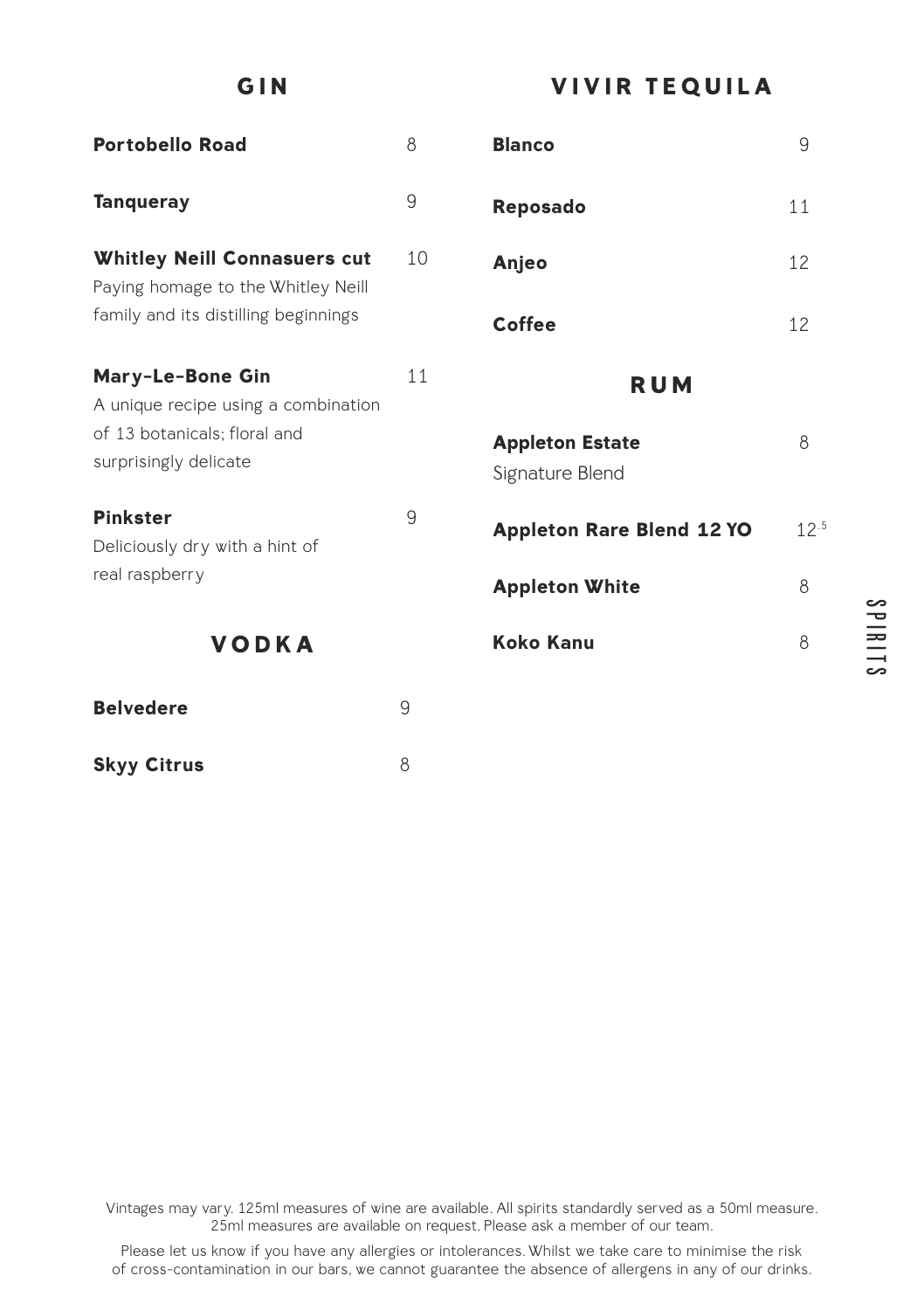## **BEERS & CIDER**

| 1936 33cl<br>Switzerland                                                         | 6.5 |
|----------------------------------------------------------------------------------|-----|
| Peroni 33cl<br>Italy                                                             | 7   |
| Lucky Saint low alcohol 50cl 0.5% ABV 5.5<br>Unfiltered larger, golden in colour |     |
| <b>Sassy Brut Cidre</b><br>Château de Sassy, Normandy,<br>France                 | 6.5 |
| WHISKIES                                                                         |     |
| <b>Bushmills 10 YO</b>                                                           | 8   |
| Wild Turkey 101                                                                  | 10  |
| <b>Glenmorangie 10 YO</b>                                                        | 11  |
| Ardbeg 10 YO                                                                     | 12  |
| <b>LIQUEURS</b>                                                                  |     |
| <b>Amaretto Disaronno</b>                                                        | 9   |
| <b>Frangelico Hazelnut</b>                                                       | 9   |
| <b>Tia Maria</b>                                                                 | 9   |
| <b>Baileys</b>                                                                   | 9   |
| <b>Grand Marnier</b>                                                             | 9   |
| <b>Sambuca</b>                                                                   | 9   |

# **COGNACS & DIGESTIFS**

| <b>Hennessy VS</b>  | 10   |
|---------------------|------|
| Cognac, France      |      |
| Avallon Calvados    | 10   |
| VS Calvados, France |      |
| Janneau             | 12.5 |
| Grand Armagnac      |      |
| Hennessy XO         | 29.5 |
| Cognac, France      |      |

# **D E S S E R T W I N E S & PORT**

|                                                | 125 <sup>ml</sup> / Bottle |
|------------------------------------------------|----------------------------|
| Château Laville                                | 13/38                      |
| <b>Sauternes</b>                               |                            |
| Bordeaux, France, 2016                         |                            |
| Intense aromas of candied fruits, honey        |                            |
| and spice with lovely delicacy and a           |                            |
| lively citrus twist to round it off            |                            |
|                                                |                            |
| <b>LBV Port</b>                                | 7.5/42                     |
| Sandeman, Douro, Portugal                      |                            |
| Aromas of plum, blackberry, tobacco,           |                            |
| cedar, a touch of mint, pepper and ginger      |                            |
| with attractive hints of cocoa from oak ageing |                            |
|                                                |                            |
| 10YO Tawny Port, NV                            | 12/65                      |
| Sandeman, Douro, Portugal                      |                            |
| Fruity notes of sloe, damson and plum          |                            |
| alongside some more developed raisined fruit   |                            |
| and nutty tones; it is well-balanced and rich  |                            |

Vintages may vary. 125ml measures of wine are available. All spirits standardly served as a 50ml measure. 25ml measures are available on request. Please ask a member of our team.

Please let us know if you have any allergies or intolerances. Whilst we take care to minimise the risk of cross-contamination in our bars, we cannot guarantee the absence of allergens in any of our drinks.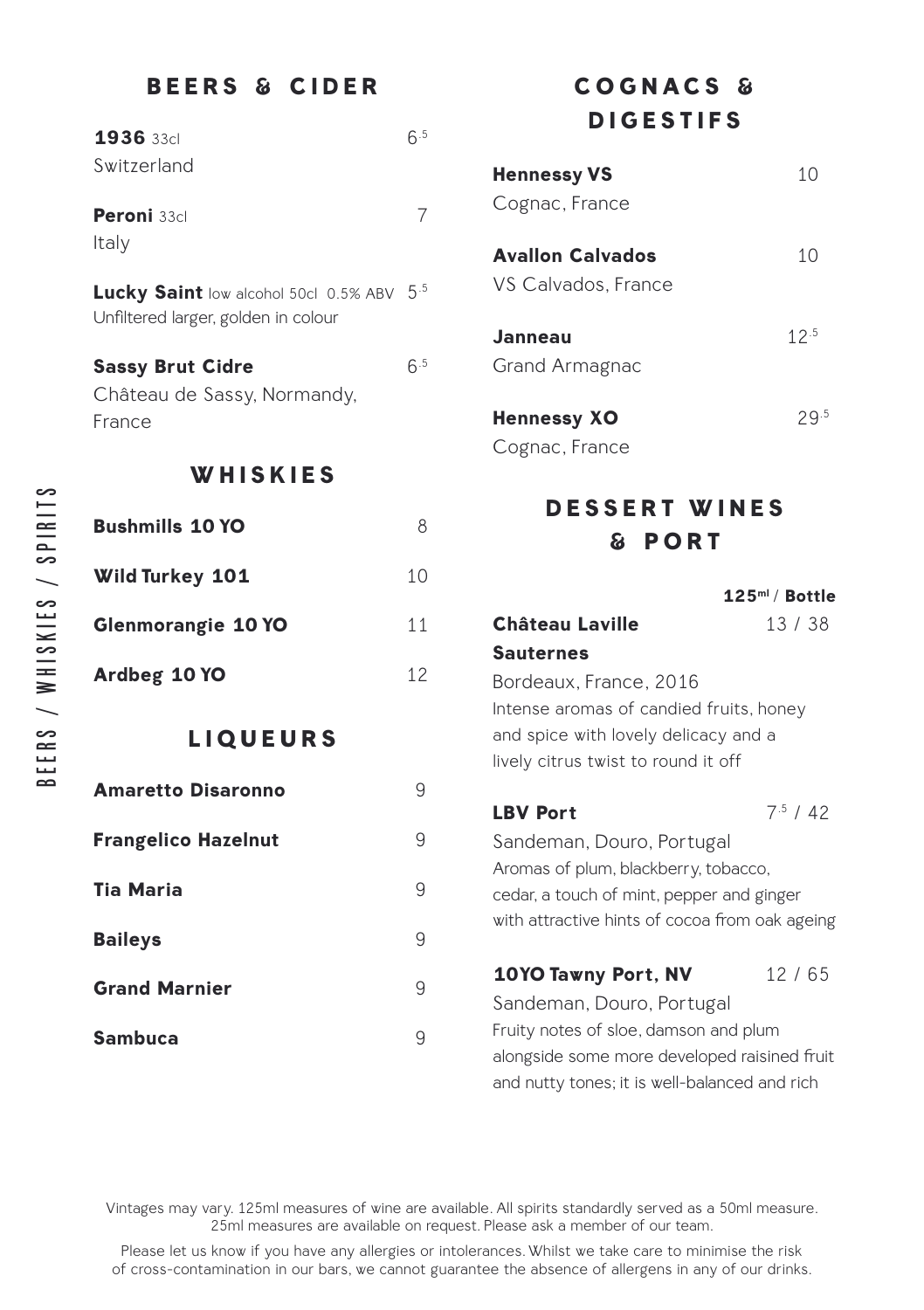## **BEVERAGES**

| Double Dutch 200ml                                                               |                |
|----------------------------------------------------------------------------------|----------------|
| Lemonade / Soda water /<br>Slimline Indian tonic /<br>Indian tonic / Ginger beer | 3.2            |
| <b>Juices</b>                                                                    |                |
| Fresh orange (kcal 66)                                                           | 4.1            |
| Fresh lemonade (kcal 94)                                                         | 4.1            |
| Apple / Cranberry / Tomato<br>Mango / Pear / Pineapple / Cherry                  | 4.5            |
| Coca-Cola 330ml                                                                  | 4.5            |
| Diet Coke 330ml                                                                  | $\overline{4}$ |
| Coke Zero 330ml                                                                  | $\overline{4}$ |
| <b>Sparkling ginger &amp;juniper 330ml</b>                                       | 4.5            |
| <b>Sparkling elderflower 330ml</b>                                               | 4.5            |
| Evian / Perrier 330 / 750ml                                                      | 4/6            |

B E V E R A G E S